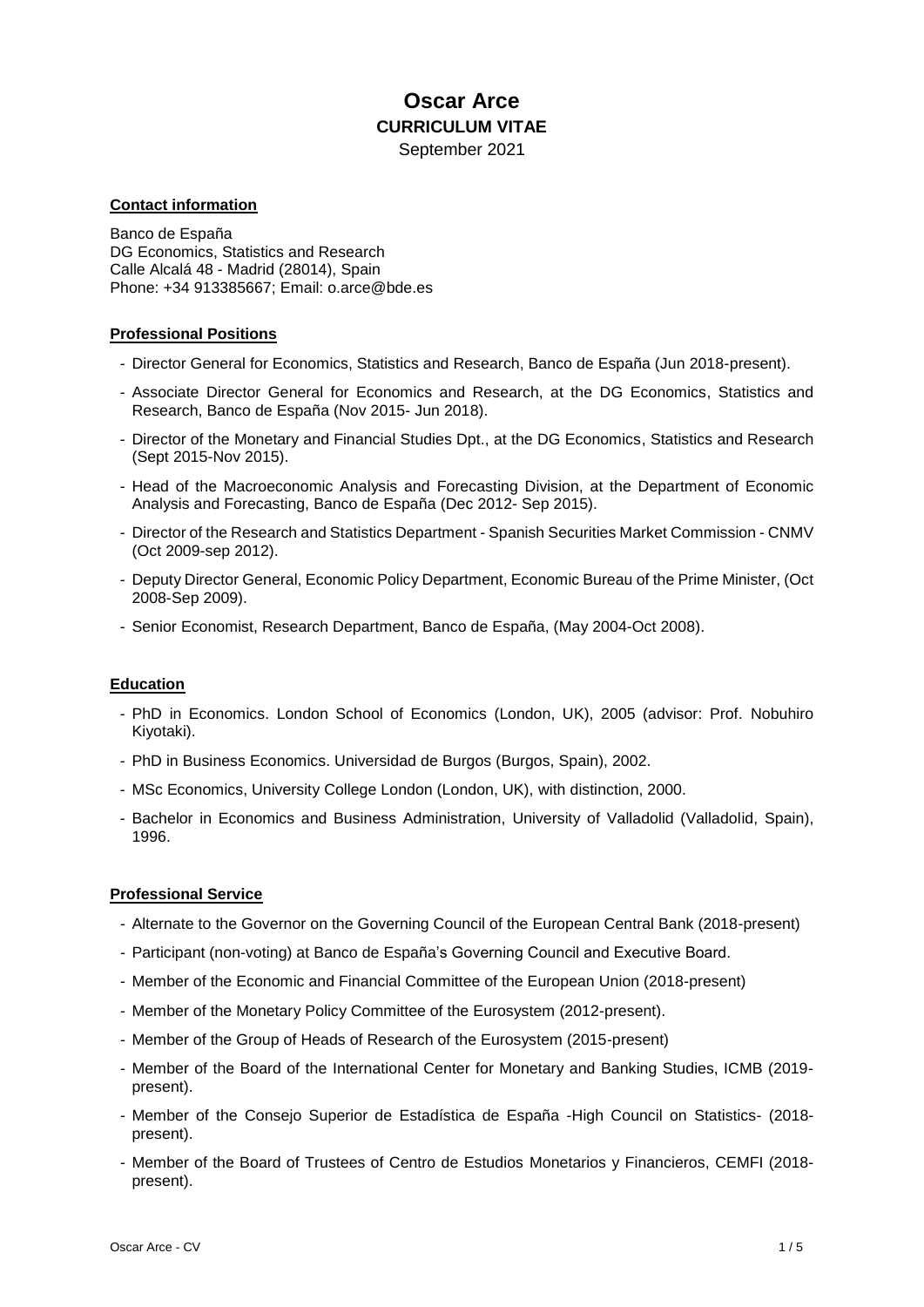- Member of the Board of Trustees and of the Executive Board of FEDEA -Foundation for Applied Economic Studies- (2018-present).
- Member of the Advisory Technical Committee of the European Systemic Risk Board, ESRB (2011- 2012).
- Member of the Standing Committee on Risk and Research of the International Organization of Securities Commissions (IOSCO) (2011-2012).
- Chairman of the IOSCO Committee's group on Methodology and Indicators of Systemic Risk (2011- 2012).
- Member of the Committee for Economic and Markets Analysis (CEMA) of the European Securities and Markets Authority, ESMA (09/2009-10/2012) and Coordinator of the working group on Securitization markets.

# **Research**

*Articles in referred international journals and recent working papers (subject to anonymous referring)* 

- "Market Polarization and the Phillips Curve," with Javier Andrés and Pablo Burriel. Banco de España Working paper 2106.
- "A Large Central Bank Balance Sheet? Floor vs corridor systems in a New Keynesian environment", with G. Nuño, D. Thaler and C. Thomas (2020), *Journal of Monetary Economics*, Vol. 114, pp 350- 367.
- "Making Room for the Needy: The Credit-Reallocation Effects of the ECB's Corporate QE," with S. Mayordomo, and R. Gimeno (2021) *Review of Finance*, vol. 25, pp 43-84.
- "When fiscal consolidation meets private deleveraging", with J. Andrés, C. Thomas and D. Thaler, *Review of Economic Dynamics,* [Vol 37](https://www.sciencedirect.com/science/journal/10942025/37/supp/C)*, July 2020, Pages 214-233.*

- "Deciphering the macroeconomic effects of internal devaluations in a Monetary Union" with Javier Andrés, Jesús Fernández-Villaverde y Samuel Hurtado, Banco de España, Working Paper no. 2016, June 2020. *International Journal of Central Banking*, forthcoming.

- "Adapting lending policies in a "negative-for-long" scenario" with M. García-Posada, S. Mayordomo, and S. Ongena, July 2020: [https://papers.ssrn.com/sol3/papers.cfm?abstract\\_id=3161924](https://papers.ssrn.com/sol3/papers.cfm?abstract_id=3161924)

- "Structural Reforms in a Debt Overhang", with J. Andrés and C. Thomas, *Journal of Monetary Economics*, 2017, vol. 88: 15-34.
- "Policy Spillovers and Synergies in a Monetary Union", with Samuel Hurtado and Carlos Thomas, *International Journal of Central Banking*, 2016, vol 12 No. 3: 219-277.
- "The impact of the 2011 short-sale ban on financial stability: Evidence from the Spanish stock market", with Sergio Mayordomo, *European Financial Management*, 2016, vol. 22(5): 1001-1022.
- "Collateral Constraints, Banking Competition and Optimal Monetary Policy," with Javier Andrés and Carlos Thomas, 2013, *Journal of Money, Credit and Banking*, 2013, vol 45 (s2): 87-125.
- "Credit-risk valuation in the sovereign CDS and bonds markets: Evidence from the euro area crisis", with Sergio Mayordomo and I. Peña, 2013, *Journal of International Money and Finance*, vol. 35: 124- 145.
- "Macroeconomic adjustment under loose financing conditions in the construction sector," with José M. Campa and A. Gavilán, 2013, *European Economic Review*, vol. 59, issue 565: 19-34.
- "Banking Competition, Housing Prices and Macroeconomic Stability", with Javier Andrés, 2012, *Economic Journal*, vol. 122, issue 565: 1346-1372.
- "Housing Bubbles", with J. David López-Salido, 2011, *The American Economic Journal: Macroeconomics*, 3: 212-241.
- "Speculative Hyperinflations and Currency Substitution," *Journal of Economic Dynamics and Control*  33 (2009), 1808-1823.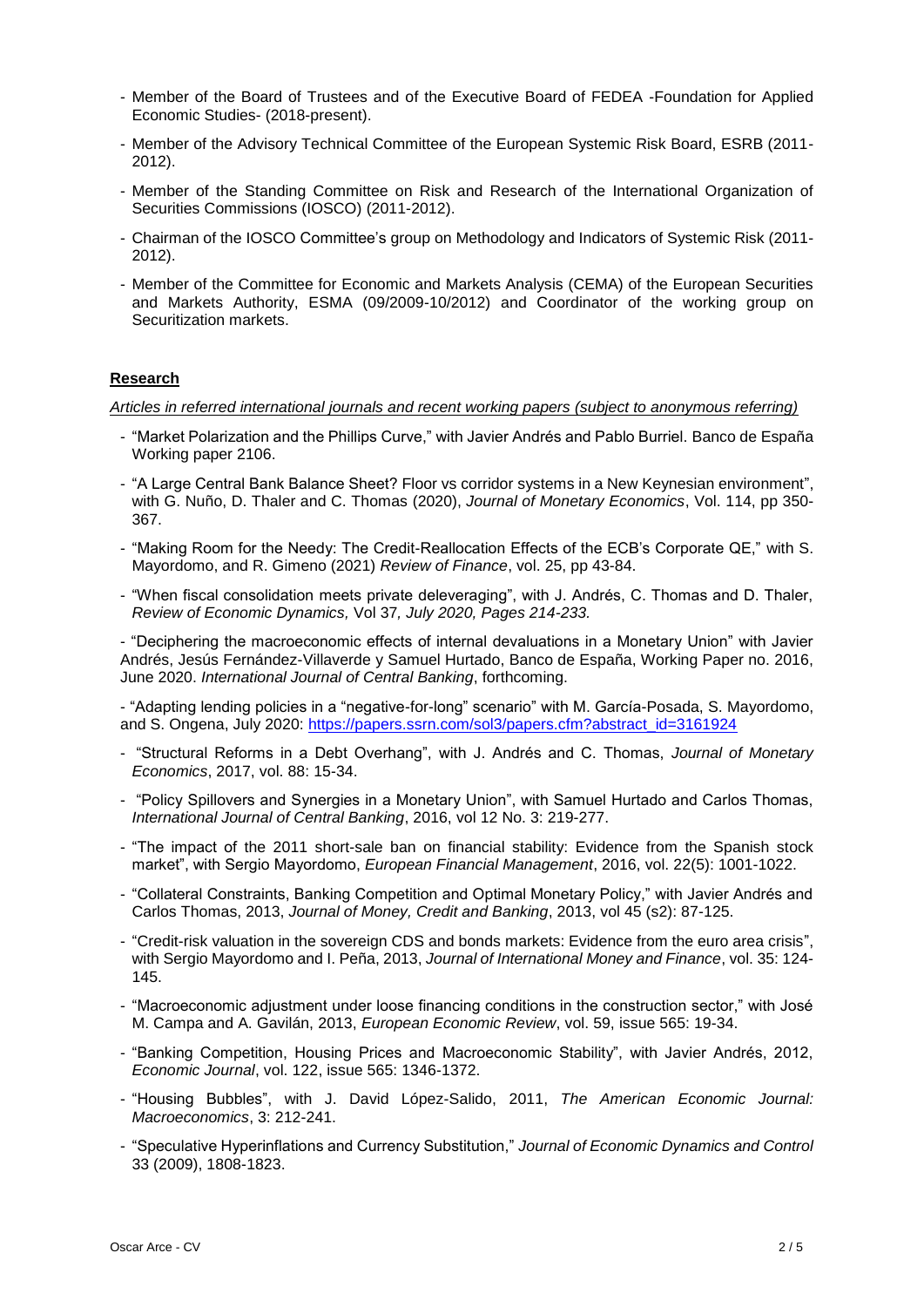# *Other writings –selected- (some in Spanish)*:

- "IV. El Ciclo Económico y la Covid-19: La respuesta de la política monetaria del Banco Central Europeo frente a la crisis de la COVID-19" con P. Aguilar, S. Hurtado, J. Martínez-Martín, G. Nuño y C. Thomas, *Papeles de la economía española* 2020, Ciclos económicos – Funcas, pp. 184-198
- "Thoughts on the design of a European recovery fund", with I. Kataryniuk, P. Marín and Javier J. Pérez, *Occasional Paper* 2014, Banco de España, May 2020.
- "The Economic State of the Union: How extensive and lasting will the slowdown be?", with E. Gordo and J.J. Pérez, *Anuario del Euro 2019,* April 2020.
- "El Pacto Verde europeo: hacia una combinación de políticas más equilibrada y sostenible", *Revista Nuevo Lunes, número especial 39 aniversario*, February 2020.
- "Un balance de la recuperación económica", with J.M. González Mínguez and L. San Juan, *Revista ICE no. 906, La crisis financiera. Diez años después,* March 2019
- "Ajustes de las políticas crediticias en un contexto de tipos de interés negativos", with M. García-Posada and S. Mayordomo, *Analytical Article,* Banco de España, March 2019
- "La política monetaria del BCE tras el final de las compras netas de activos", *Revista Economistas,* no.162-163, March 2019, pp.59-66
- "Disintermediation and re-intermediation effects of the CSPP", with R. Gimeno and S. Mayordomo, *SUERF Policy Note 58,* February 2019
- "Inversión empresarial, intangibles y revolución digital", *Revista Nuevo Lunes, número especial 38 aniversario,* February 2019
- "La política monetaria del Eurosistema tras el final de las compras netas de activos", with C. Thomas and G. Nuño, *Analytical Article*, Banco de España, January 2019
- "El sector exterior de la economía española: evolución reciente y perspectivas" (Conferencia de Clausura), *Resúmenes de la II Jornada de Investigación en Internacionalización – 22 y 23 de mayo de 2019. Cátedra Global Nebrija Santander en internacionalización de empresas e Instituto Complutense de Estudios Internacionales (ICEI)*. Editorial Aranzadi. 2019, pp. 145-162.
- "Las Implicaciones macroeconómicas y sobre el sector bancario de la política monetaria del BCE," with Ana del Río, *Papeles de Economía Española*, nº 155, 2018, pp. 10-18.
- "The effects of the Eurosystem's corporate sector purchaser programme on Spanish companies", with Ricardo Gimeno and Sergio Mayordomo, *Analytical Article*, Banco de España, January 2018.
- "La posición de inversión internacional de la economía Española: Tendencias, análisis y evaluación", en *¿Es la economía Española financieramente vulnerable?,* Documento de Trabajo nº 13, Fundación de Estudios Financieros, October 2017.
- "Synergies between Monetary Policy and National Policies in a Monetary Union", with Samuel Hurtado and Carlos Thomas, *Economic Bulletin* Banco de España, October 2016.
- "Changes in Household Savings and Consumption in Spain during the Crisis Available", with E. Prades and A. Urtasun, *Economic Bulletin* Banco de España, September 2013.
- "La financiación bancaria en España: el impacto de la crisis de deuda soberana", en *Desapalancamiento y Crédito en España*, (D. García-Coto, Ed.), Fundación de Estudios Financieros, Papeles de la Fundación nº 47, 2013, pp. 225-234.
- "El mercado europeo de CDS soberanos en el contexto de la crisis de deuda soberana", with Sergio Mayordomo, *Perspectivas del Sistema Financiero*, FUNCAS, octubre 2012.
- "Hacia mercados secundarios de titulización líquidos y eficientes," with Anna Ispierto and Rosario Martín, *Revista de Estabilidad Financiera*, Banco de España (Ed.), Mayo 2012: 75-95.
- "Sovereign CDS and bonds markets in the context of the European public debt crisis," with Sergio Mayordomo, in Quarterly Bulletin CNMV, 2012 1st Quarter (pp. 63-78).
- "Access of SMEs with growth potential to the capital markets," with Elías López and Lucio Sanjuán, CNMV Working Papers Series no. 52.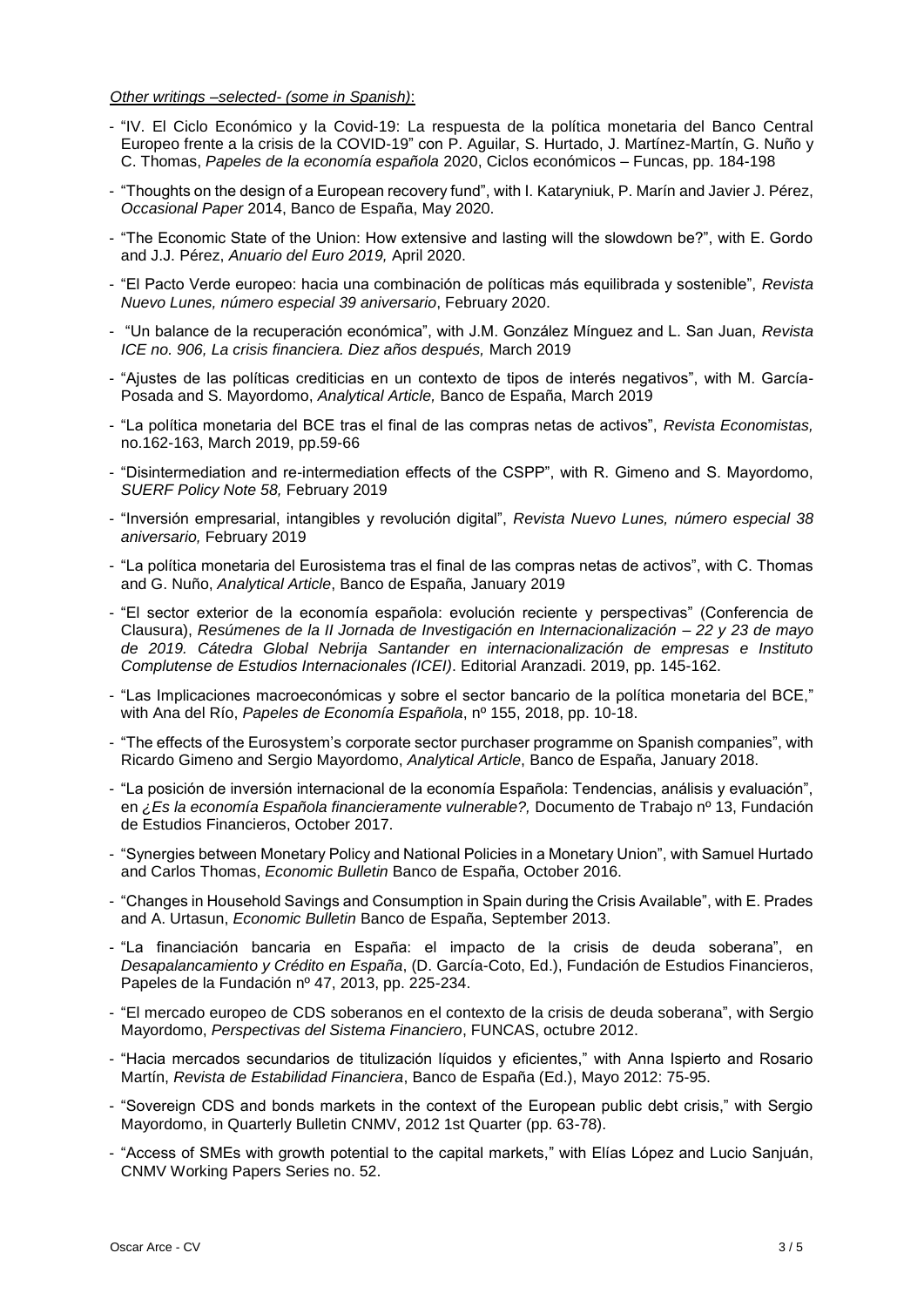- "Desequilibrios globales, burbujas de activos y sistema financiero," with Lucio Sanjuán, in *Crisis y agentes económicos: un marco mundial en movimiento* (p. 67-82), Fundación de Cajas de Ahorros Vasco-Navarras (Ed.): Vitoria-Gasteiz, 2012.
- "Restricciones en los mercados a la financiación de la pequeña y mediana empresa, ¿existen soluciones?", with Elías López, in J.L. Crespo Espert and A. García Tabuenca (eds.), *Pequeña y mediana empresa: Impacto y retos de la crisis en su financiación* (p. 93-108), Fundación de Estudios Financieros (FEF): Madrid, 2012.
- "Desequilibrios macrofinancieros y crisis económica", with Javier Andrés, in *Pasado y presente. De la Gran Depresión del siglo XX a la Gran Recesión del siglo XXI*, 2011, p. 143-186, Pablo Martín-Aceña (ed.), Fundación BBVA: Bilbao.
- "Report on Asset Securitisation Incentives," collective contribution, *The Joint Forum*, July 2011, available at: [http://www.bis.org/publ/joint26.pdf.](http://www.bis.org/publ/joint26.pdf)
- "Participation shares in the current regulatory regime for savings banks," with R. Crisóstomo and C. González, in Quarterly Bulletin CNMV, 2011 1st Quarter.
- "The CDS market: Vulnerabilities and policy responses," with J. González and L. Sanjuán, CNMV Working Papers Series no. 42.
- "La Crisis Actual desde una Perspectiva Macro-financiera", with A. Garre and J. Vallés, *Presupuesto y Gasto Público*, 2009 (54): 31-43.
- "Price Determinacy under Fiscal non-Ricardian Strategies", Banco de España, 2007, Working Paper no. 741.
- "House Prices, Rents, and Interest Rates under Collateral Constraints", with J. David López-Salido, 2006, Banco de España, Working Paper no. 610.
- "Reflections on Fiscalist Divergent Price-Paths", Banco de España, Working Paper no. 533 (2005).
- "The Fiscal Theory of the Price Level: A Narrow Theory for non-Fiat Money", Banco de España, Working Paper no. 501 (2005).
- "Una nota teórica sobre el papel del acceso al crédito en el comportamiento del precio de la vivienda," with David López-Salido, *Economic Bulletin* Banco de España, junio de 2006.
- "El Reto del Sector Exterior en la Crisis de la Economía Cubana", with J.M. Martínez-Sánchez, *Economiaz*, 1999 (41): 196-223.

## **Teaching experience**

- Adjunct professor (part-time), University of Navarra, Master on Banking, 2014.
- Adjunct professor (part-time), IE Business School, 2011-2012.
- Lecturer in Economics (part-time), ICADE (Madrid), 2005-2007.
- London School of Economics, Dpt. of Economics: Temporary lecturer (macroeconomics, graduate; 2003-04); class teacher (macro & micro undergraduate; 2001-2003).
- Lecturer, macro, micro, international economics. Dpt. of Applied Economics University of Burgos, 1997-1999.

#### **Visiting positions**

- Massachusetts Institute of Technology (Boston, MA), visiting economist, March 2007.
- Board of Governors of the Federal Reserve System (Washington DC), visiting economist, Feb. 2007.
- University of California San Diego (San Diego, CA), visiting postgraduate student 1998.

## **Grants**